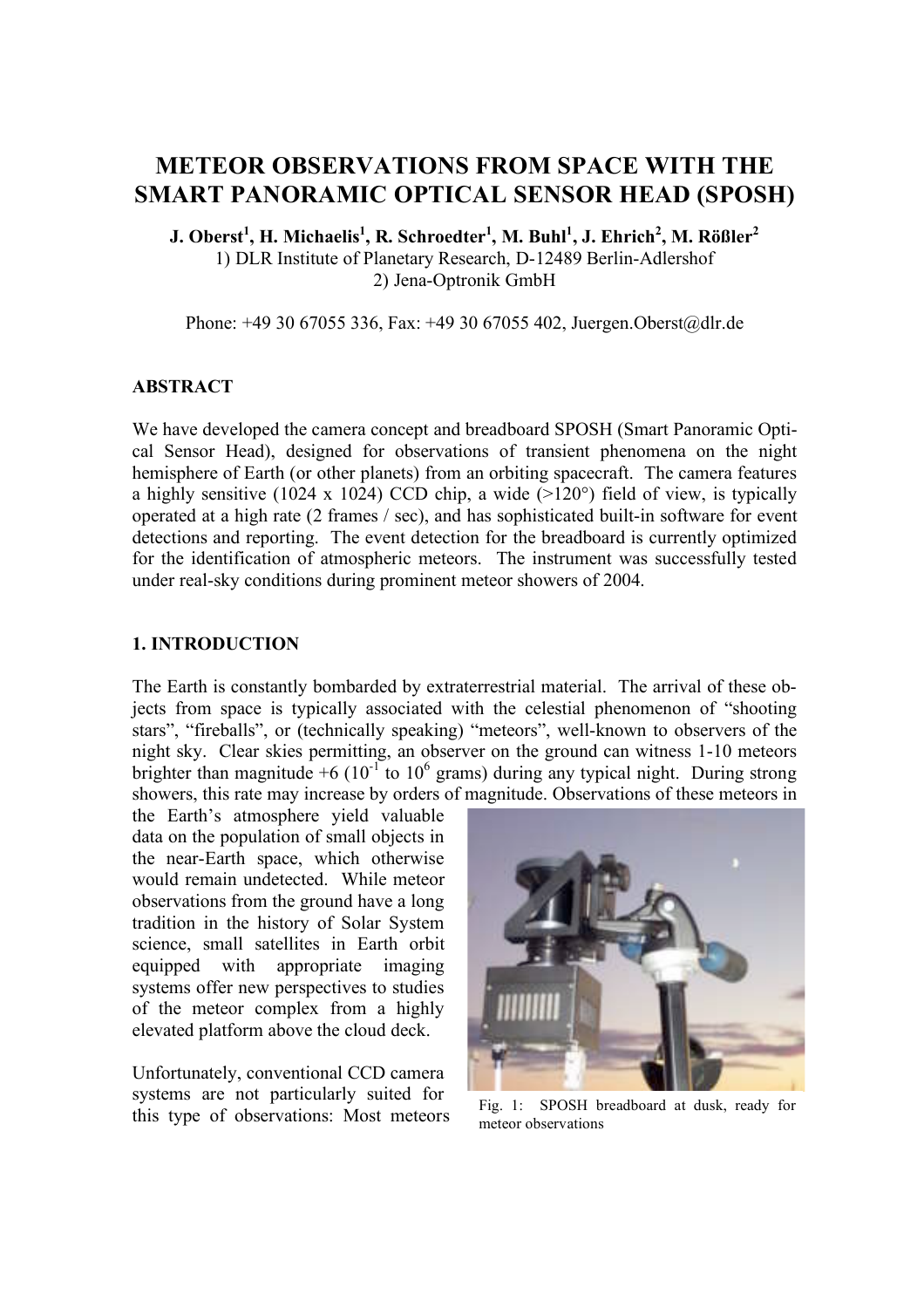are faint and move fast (max: 70 km/s). Also, a very large field of view must be covered over considerable time scales to obtain meaningful statistics on the meteor population. Hence, a camera system must expect a high data rate and large volume of images. In the past two years, we have developed a camera breadboard that is designed to handle these challenges of meteor observations from space.

## **2. SPOSH CAMERA**

SPOSH (Smart Panoramic Optical Sensor Head) was designed and built under contract for ESA/ESTEC according to stringent specifications. SPOSH (Fig. 1) is equipped with a highly sensitive 1024 x 1024 E2V CCD 47-20 chip and has a custom-made optical system (Fig. 2) with a wide horizontal and vertical field of view of 120° (diagonal: 168°). The sensitivity of the system is sufficient to detect point objects having a magnitude of  $+6$  with a SNR  $> 5$ , moving at a speed not faster than  $5^{\circ}/sec$ .



Fig. 2: The optical system of SPOSH consisting of a fish-eye lens (FishAenar II 1/7), with 9 single lenses arranged in 7 groups. To achieve a large aperture in combination with a small F#-Number, an aspheric surface is introduced. The front lens is made of fused silica. Entrance pupil diameter: 6.5 mm, effective focal length: 6.93 mm, total mass: 956 g.

The camera has a sophisticated processing unit prepared to interface with a spacecraft system. The 14-bit images can be analyzed on the fly within this unit at high rates up to 2 per sec. Custom-made software is used to identify transient phenomena in images; the breadbord is currently optimized for the detection of meteors. To reduce data rate, only those images (or windows of interest) are returned to the user that contain meteors. Should SPOSH be selected for a space mission, it is well conceivable that detection algorithms for other planetary nighttime phenomena, as aurorae, electric discharges, impact flashes, etc. can be implemented in the unit.

#### **3. BREADBOARD TESTS**

In conclusion of our breadboard development, we have carried out tests under laboratory and real-sky conditions during major meteor showers of 2004.

#### **3.1 Laboratory Tests**

The camera was first examined in the laboratory, to verify that the required camera performance parameters, e.g. field of view, spatial resolution, sensitivity, and SNR, were met. Further tests were carried out at the Planetarium Jena to verify the performance of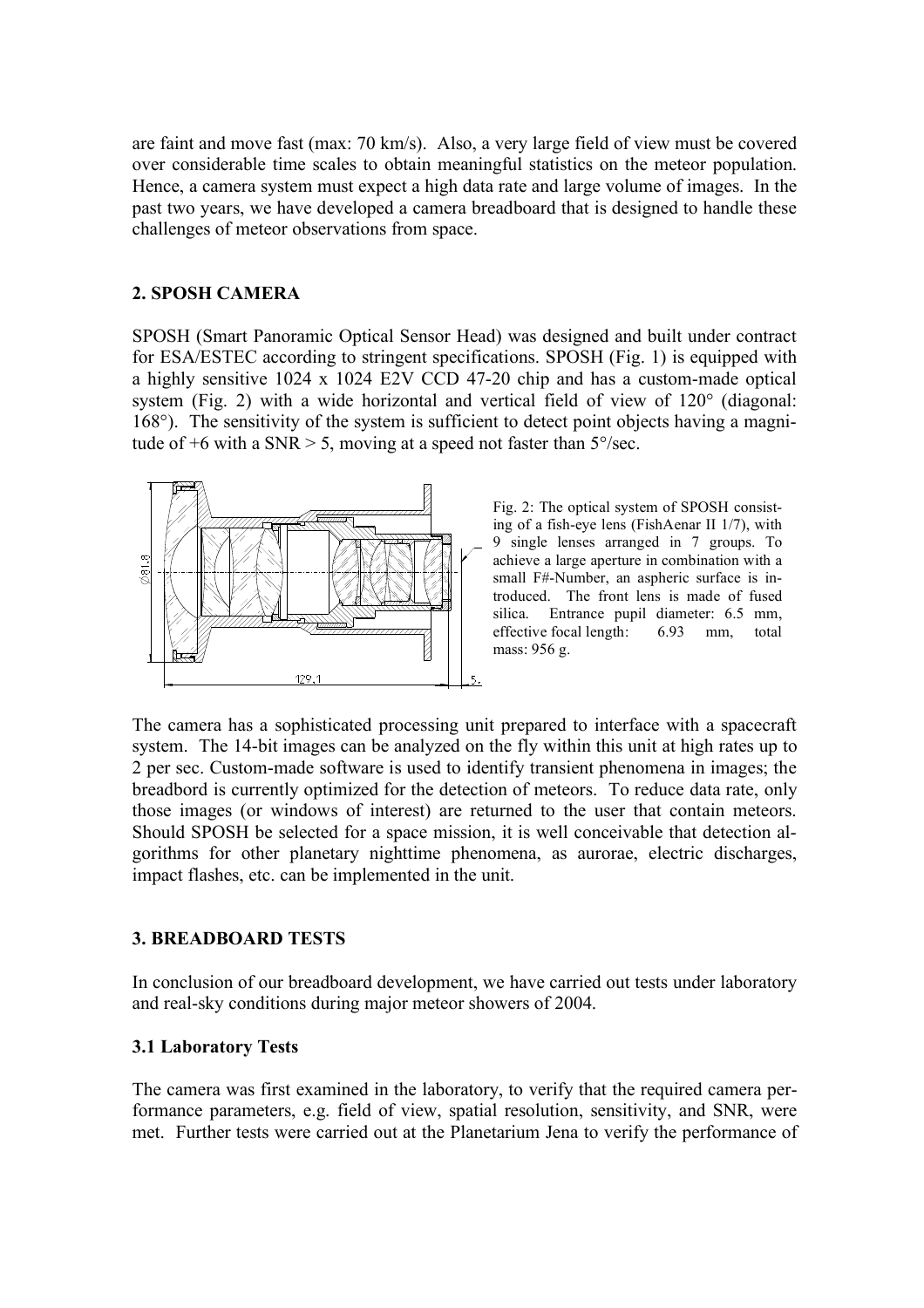the event detection software. A Xenon lamp projector was used to mimic meteor events travelling in the artificial planetarium sky at different speeds, durations, and brightness, according to a defined event sequences. Essentially, all of the events were detected, and no false detections occurred under these nearly perfect laboratory conditions.

#### **3.2 Perseid Campaign**

The first real-sky campaign was carried out on 10-13 August, 2004 at the Thüringer Landessternwarte, Tautenburg Observatorium. Excellent viewing was available and approx. 45 meteors were recorded in the night from August 11 alone. During this early test, images were obtained using a commercial CCD system while the analysis was done offline in the lab using a prototype version of the SPOSH camera software. The detected meteors were calibrated for magnitudes. Magnitude/frequency relationships (Fig. 3) and meteor lightcurves were studied (Fig. 4)





Fig. 3: Two examples of faint and bright Perseid meteors (estimated magnitudes: +2 and -6), as well as cumulative number of detected events vs. event magnitude (top)

Fig. 4: Typical maximum-type lightcurves of meteors (left)

#### **3.3 Leonid Campaign**

This second campaign was carried out from  $17 - 20$  November, 2004 from the Kanzelhöhe Solar Observatory (located in Austria, at the southern flanks of the Alps) and Lake Sobot in close proximity. The fully functional camera breadboard, including the wide-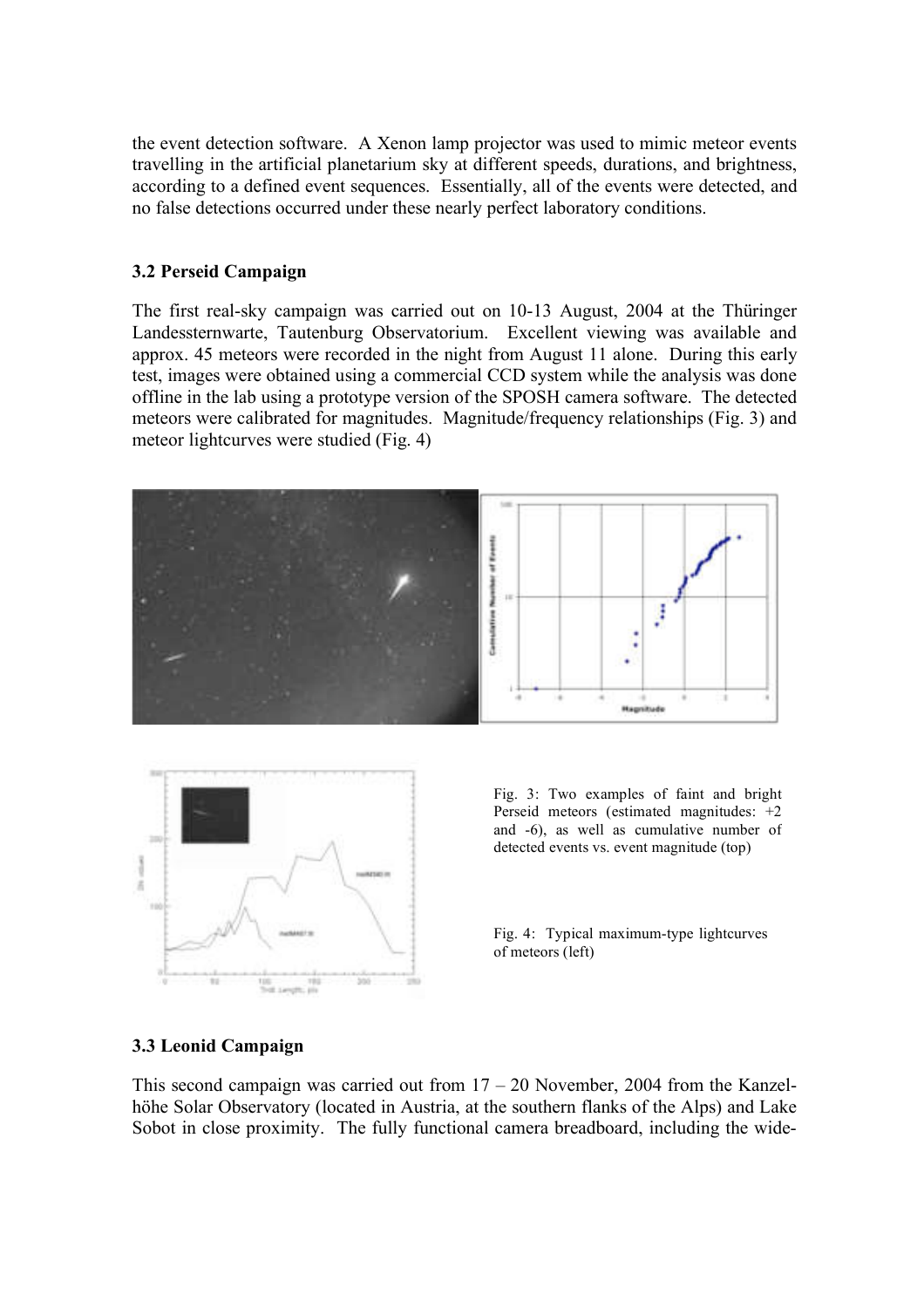field optical system and a built-in version of the detection software were tested for the first time. More than 30 meteors were automatically detected by the software. In addition, valuable images of star fields in the clear sky were obtained which will later be used to verify camera optical parameters.

# **3.4 Geminid Campaign**

This so far most involving campaign, was carried out from 10 - 15 December 2004 from various observing stations on Tenerife Island, Spain. The camera was equipped with an updated version of the detection software including a new window-based user interface. A second camera model was used to discriminate meteor detections from suspected cosmic ray hits, but also to obtain images with different viewing perspectives for geometric analyses of the meteor trajectories. Unfortunately, seeing was not optimum, and only few (but nonetheless spectacular, Fig. 5) meteors were detected.



Fig. 5: Slow-moving (approx. 33 km/s) Geminid detected on 8 consecutive images, extending over more than 50 pixels. The camera operated at a frame rate of 2 frames per second. The Figure shows the windows of interest returned by the camera processor

# **4. OBSERVATIONS FROM ORBIT AND FLIGHT MODEL DESIGN**

Cosmonauts and astronauts have frequently reported seeing meteors on the night hemisphere of Earth. However, these events have never been observed by dedicated instrumental means.

We wish to make a prediction on the number of meteor detections by a camera like SPOSH from space. Using a nominal mission scenario in circular Earth orbit, 400 km above the ground, the camera will cover an area of approx. 2 Mio  $km<sup>2</sup>$  (neglecting planet curvature), an area approx. twice the European Fireball network (Oberst et al., 1997; 2004). A meteor traveling at a maximum speed of 70 km/s will spend approx. 0.04 seconds time in each pixel on the focal plane along the meteor's apparent trajectory ("dwell time"). Consider that the EN, working at an efficiency of 3 hours per day, captures approx. 50 meteors per year having magnitudes brighter than -6 (Oberst et al., 1997), the camera will detect one of these bright events every 24 hours of operation over the night hemisphere. However, the camera is sufficiently sensitive to capture meteors as faint as m=+4. Assuming a power-law magnitude/frequency distribution of the meteors with a constant slope (see Fig. 3), and taking into account the larger distance in space, we estimate that the number of detected meteors will increase five hundred fold. Hence, a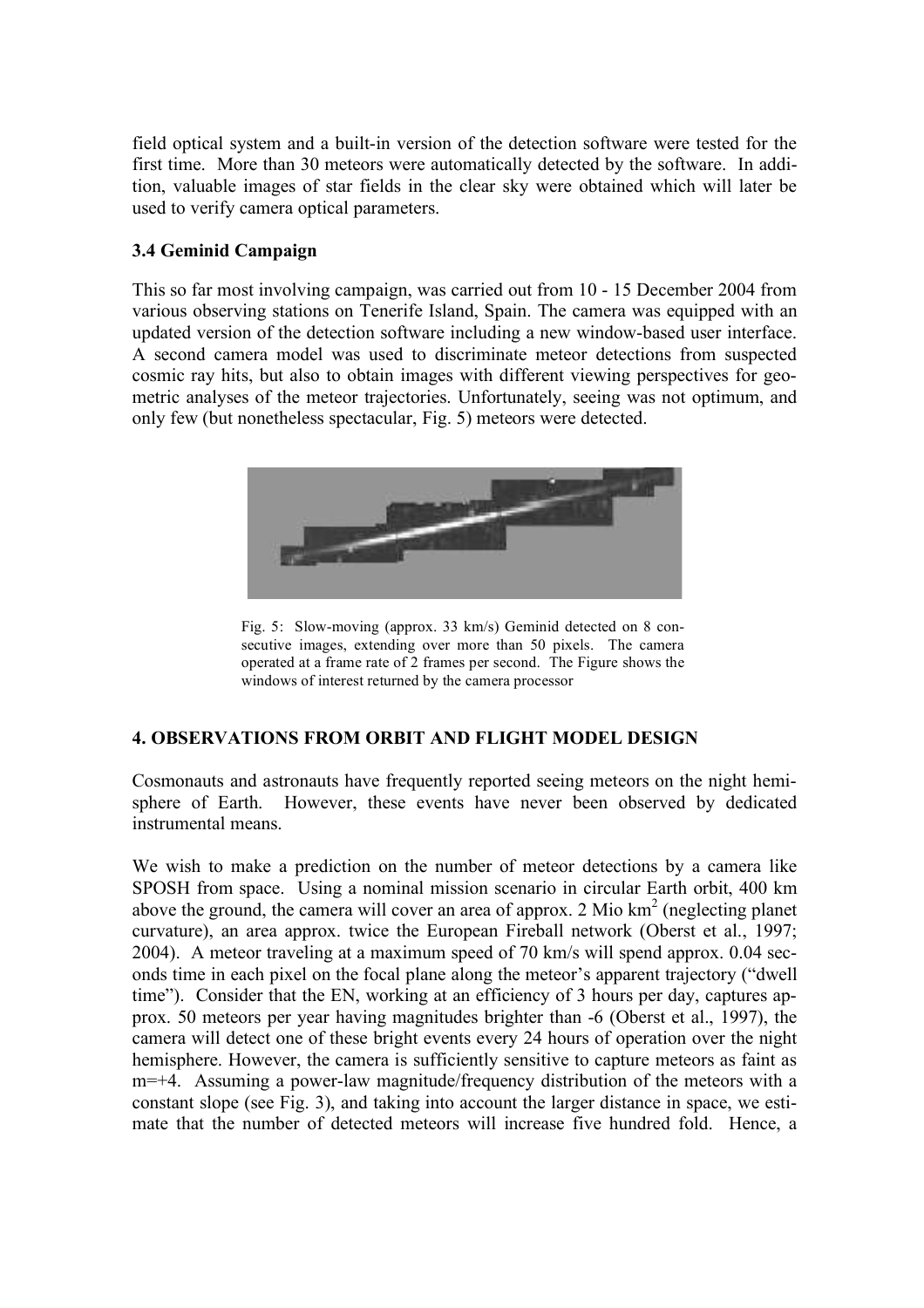flight model version of SPOSH on an orbiting satellite would enjoy a large number of event detections.



The flight model was designed to minimize size, mass, and power consumption over what we now have in the breadboard. In addition, we included appropriate shielding against radiation and thermal elements, e.g., a dedicated radiator (Fig. 6). With a nominal shielding of 3 mm walls against radiation (30 krad requirement), we obtain a total instrument mass of 2.33 kg (approx. 1.1 kg for the shielding alone). However, for a oneyear mission in low Earth orbit, e.g. on board the SSI, a shielding of <1 mm would be fully acceptable. We also anticipate that the optics can be manufactured with low-mass components. Hence, we estimate that a flight model can be developed with a total mass of < 1.5 kg. The total power consumption for both, Camera Head and Digital Processing Unit is estimated to be less than 4.5 Watts.

## **5. CONCLUSIONS**

The monitoring of nighttime planetary hemispheres for transient events is a scientifically rewarding undertaking, and new instruments are available to carry out this challenging task. The tests altogether demonstrated that SPOSH has excellent low light level performance, as well as excellent geometric characteristics over the large field of view. The built-in software reliably detects even faint m=+4 real-sky meteors, which are then